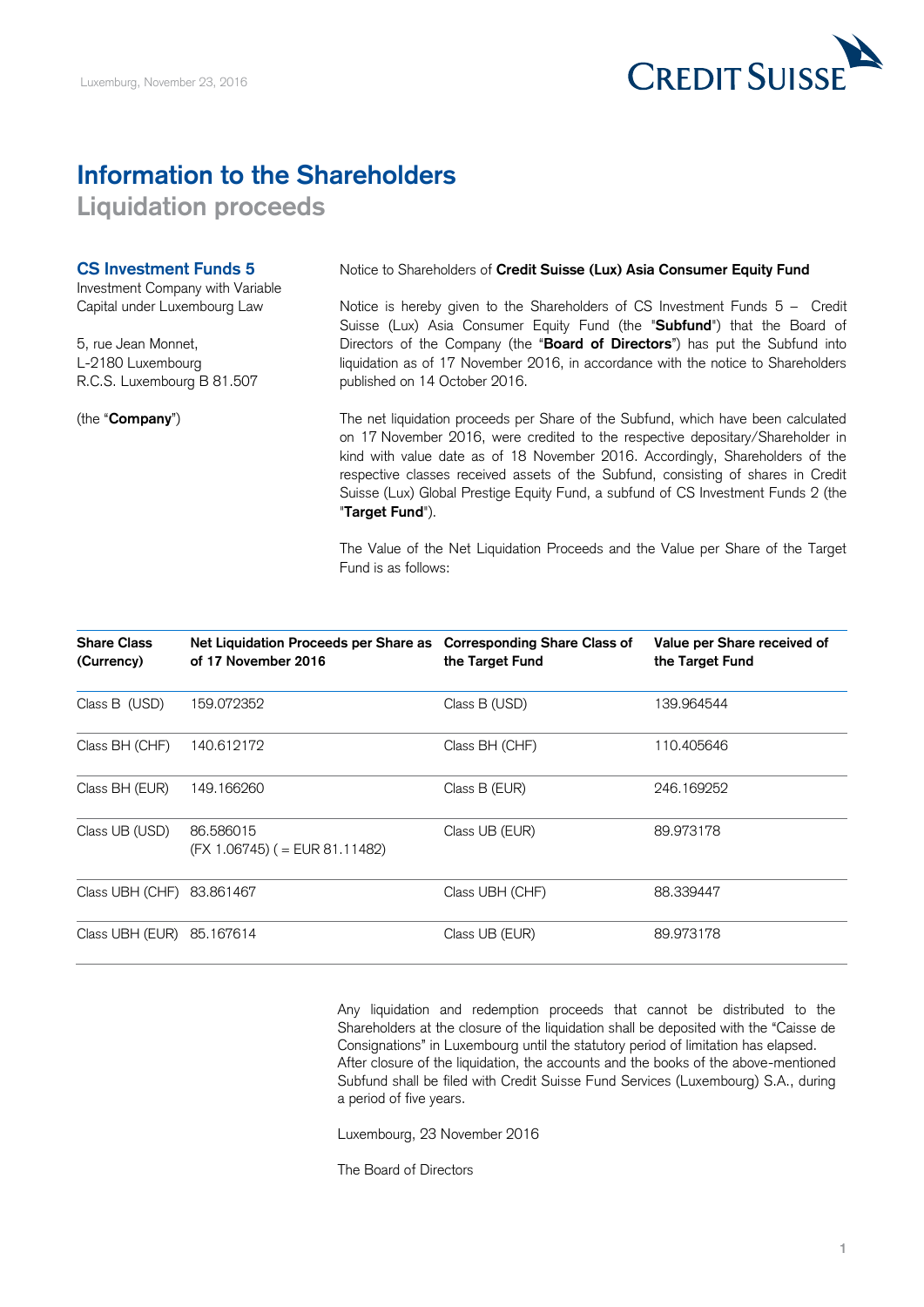

## **Information to the Shareholders**

**Liquidation proceeds**

### **CS Investment Funds 5**

Investment Company with Variable Capital under Luxembourg Law

5, rue Jean Monnet, L-2180 Luxembourg R.C.S. Luxembourg B 81.507

(the "**Company**")

Notice to Shareholders of **Credit Suisse (Lux) Asian Equity Dividend Plus Fund**

Notice is hereby given to the Shareholders of CS Investment Funds 5 – Credit Suisse (Lux) Asian Equity Dividend Plus Fund (the "**Subfund**") that the Board of Directors of the Company (the "**Board of Directors**") has put the Subfund into liquidation as of 17 November 2016, in accordance with the notice to Shareholders published on 14 October 2016.

The net liquidation proceeds per Share of the Subfund, which have been calculated on 17 November 2016, were credited to the respective depositary/Shareholder in kind with value date as of 21 November 2016. Accordingly, Shareholders of the respective classes received assets of the Subfund, consisting of shares in Credit Suisse (Lux) Asia Pacific Income Maximiser Equity Fund, a subfund of CS Investment Funds 2 (the "**Target Fund**") which has been renamed as of 17 November 2016 into CS Investment Funds 2 - Credit Suisse (Lux) Asia Pacific Income Equity Fund.

The Value of the Net Liquidation Proceeds and the Value per Share of the Target Fund is as follows:

| <b>Share Class</b><br>(Currency) | Net Liquidation Proceeds per Share as<br>of 17 November 2016 | <b>Corresponding Share Class of</b><br>the Target Fund | Value per Share received of<br>the Target Fund |
|----------------------------------|--------------------------------------------------------------|--------------------------------------------------------|------------------------------------------------|
| Class B (USD)                    | 125.098704                                                   | Class A (USD)                                          | 6.851648                                       |
| Class UB (USD)                   | 87.470042                                                    | Class UA USD                                           | 7.583536                                       |

Any liquidation and redemption proceeds that cannot be distributed to the Shareholders at the closure of the liquidation shall be deposited with the "Caisse de Consignations" in Luxembourg until the statutory period of limitation has elapsed. After closure of the liquidation, the accounts and the books of the abovementioned Subfund shall be filed with Credit Suisse Fund Services (Luxembourg) S.A., during a period of five years.

Luxembourg, 23 November 2016

The Board of Directors